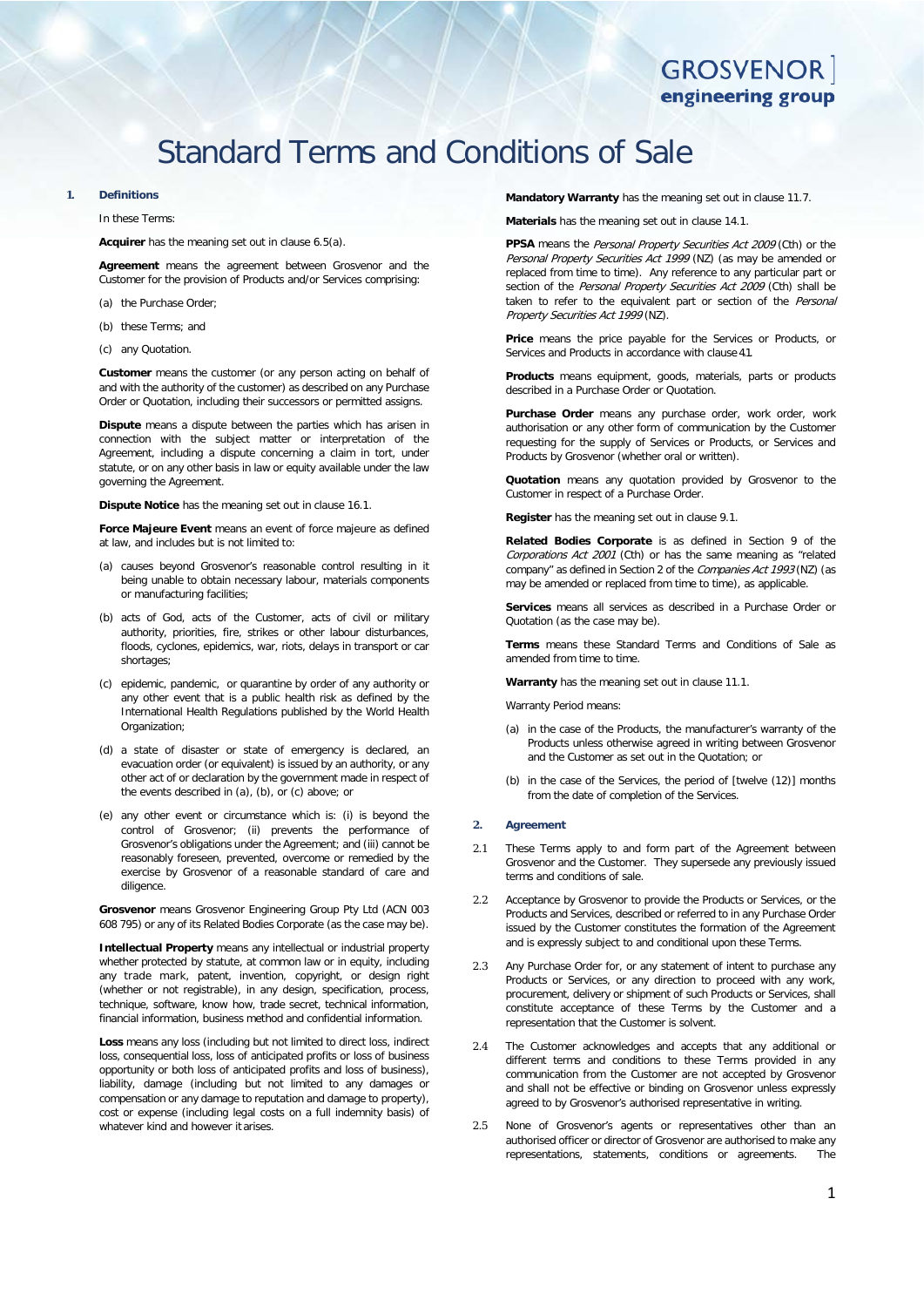Customer acknowledges that Grosvenor is not bound by any such unauthorised actions.

#### **3. Specification**

3.1 The Products or Services, or Products and Services, shall be supplied by Grosvenor in a timely manner and in accordance with the Agreement, including any specifications set out in the Purchase Order. Where the Purchase Order does not contain any specifications, or where the specifications are ambiguous or unclear, the specifications set out in the Quotation shall apply.

### **4. Price**

- <span id="page-1-1"></span>4.1 The Customer must pay the Price to Grosvenor for the Products or Services, or Products and Services, requested by the Customer in a Purchase Order:
	- (a) at the then current prevailing rates of Grosvenor for the Products and/or Services; or
	- (b) at Grosvenor's absolute discretion, the amount specified in any Quotation.
- 4.2 Any increase in the cost of the supply of the Products or the delivery of the Services between the date of the Purchase Order and the date of supply of the Products or delivery of the Services shall be borne by the Customer.
- 4.3 Grosvenor may change the Price by providing reasonable written notice to the Customer.
- 4.4 Any Price quoted by Grosvenor is based on the costs of labour, materials and statutory obligations applicable at the date of the Quotation. Any variations in these rates or obligations incurred by Grosvenor shall be payable by the Customer.
- 4.5 Grosvenor shall be entitled to charge its reasonable additional costs and fees for all delays caused as a result of Grosvenor obeying any instructions given by the Customer or the Customer not fulfilling the Customer's obligations under the Agreement.

#### **5. GST and other Taxes**

- <span id="page-1-2"></span>5.1 The Price is exclusive of GST. The Customer must pay Grosvenor an additional amount for any GST payable in respect of any taxable supply made under or in connection with the Agreement, provided Grosvenor provides the Customer with a tax invoice in respect of that taxable supply.
- 5.2 If there is an adjustment event in relation to the taxable supply:
	- (a) Grosvenor must refund to the Customer the amount by which the GST paid by the Customer pursuant to clause [5.1](#page-1-2) exceeds the adjusted GST on the taxable supply; or
	- (b) the Customer must pay to Grosvenor the amount by which the adjusted GST on the supply exceeds the amount of GST paid pursuant to clause [5.1.](#page-1-2)
- 5.3 Any other taxes (excluding income taxes) duties, fees, charges or assessments of any nature levied by any government authority in connection with the Agreement shall be paid directly by the Customer to the governmental authority concerned. If Grosvenor is required by law or otherwise to pay such a levy or such fines (or both levy and fines), penalties or assessments in the first instance, or as a result of the Customer's failure to comply with any applicable laws or regulations governing the payment of such imposition by the Customer, the amount of any payments so made by Grosvenor shall be reimbursed by the Customer upon submission of Grosvenor's invoices.

#### <span id="page-1-5"></span>**6. Property and Risk**

6.1 All risk and liability for the Products will transfer to the Customer on delivery of the Products to the Customer or any third party who is acting on behalf of the Customer.

- 6.2 Grosvenor shall remain the sole and absolute owner of the Products until the Price for the Products has been received in full by Grosvenor.
- 6.3 Subject to the provisions of the PPSA, Grosvenor shall be entitled, in addition to the rights conferred by clause [6.4\(b\),](#page-1-3) to retake possession of all Products in the possession of the Customer which have been supplied by Grosvenor sufficient, at a minimum, to clear any outstanding indebtedness by the Customer to Grosvenor under the terms of the Agreement. The Customer:
	- (a) agrees that Grosvenor shall not be required to distinguish between the Products which has been paid for and the Products which has not been paid for; and
	- (b) consents to Grosvenor entering the relevant premises for the purpose of retaking possession of the relevant Products.
- <span id="page-1-4"></span><span id="page-1-3"></span>6.4 Subject to the provisions of the PPSA, until Grosvenor has received payment in full of the Price for all Products supplied by Grosvenor:
	- (a) the Customer shall be bailee of the Products for Grosvenor;
	- (b) the Customer grants Grosvenor an irrevocable licence to enter the Customer's premises and retrieve the Products; and
	- (c) the Customer shall not sell or dispose of any of the Products or any interest in the Products without the prior written consent of Grosvenor.
- <span id="page-1-0"></span>6.5 If Grosvenor consents in writing to the sale or disposal or if any sale or disposal is made in breach of claus[e 6.4](#page-1-4) and notwithstanding such breach:
	- (a) the Customer shall inform any person to whom it proposes to sell or dispose of the Products or any interest in the Products (Acquirer) of Grosvenor's interest in the Products;
	- (b) the Customer shall ensure that the terms of the sale or disposal of the Products to the Acquirer includes a term which is substantially the same as this clause [6;](#page-1-5)
	- (c) notwithstanding that the payment of the Price for the Products would not otherwise have been due by the Customer, the Customer shall be obliged to pay the Price for the Products to Grosvenor as soon as it receives payment from the Acquirer;
	- (d) the Customer shall hold all its rights against the Acquirer in trust for Grosvenor and, to the extent necessary to discharge all debts owing to Grosvenor in respect of the supply of the Products only, any proceeds the Customer receives;
	- (e) the Customer agrees that Grosvenor shall be entitled to trace all and any proceeds arising from any sale or disposal of the Products until full payment of the Price for the Products has been received by Grosvenor;
	- (f) the Customer agrees that Grosvenor shall be entitled to trace all and any proceeds arising from any sale or disposal of the Products until the Customer pays the full price to Grosvenor for all other parts or equipment supplied by Grosvenor; and
	- (g) the Customer shall, at Grosvenor's request, assign its claims against the Acquirer and agrees irrevocably to appoint Grosvenor and each of its officers as its attorney to give effect to and complete that assignment.

#### <span id="page-1-6"></span>**7. Delivery**

- 7.1 Any dates for delivery of the Products or Services advised by Grosvenor are approximate and are based upon the Customer providing prompt access to any area or equipment requiring Grosvenor's Products and/or Services and prompt receipt of all the necessary information in respect of the Products and/or Services required.
- 7.2 All delivery costs for the Products and/or Services shall be in addition to the Price unless expressly stated otherwise by Grosvenor.
- 7.3 Unless otherwise agreed, all shipments are 'Ex Works'  $(EXW)$  (as defined in INCOTERMS 2010 published by the International Chamber of Commerce as revised from time to time) at Grosvenor's premises.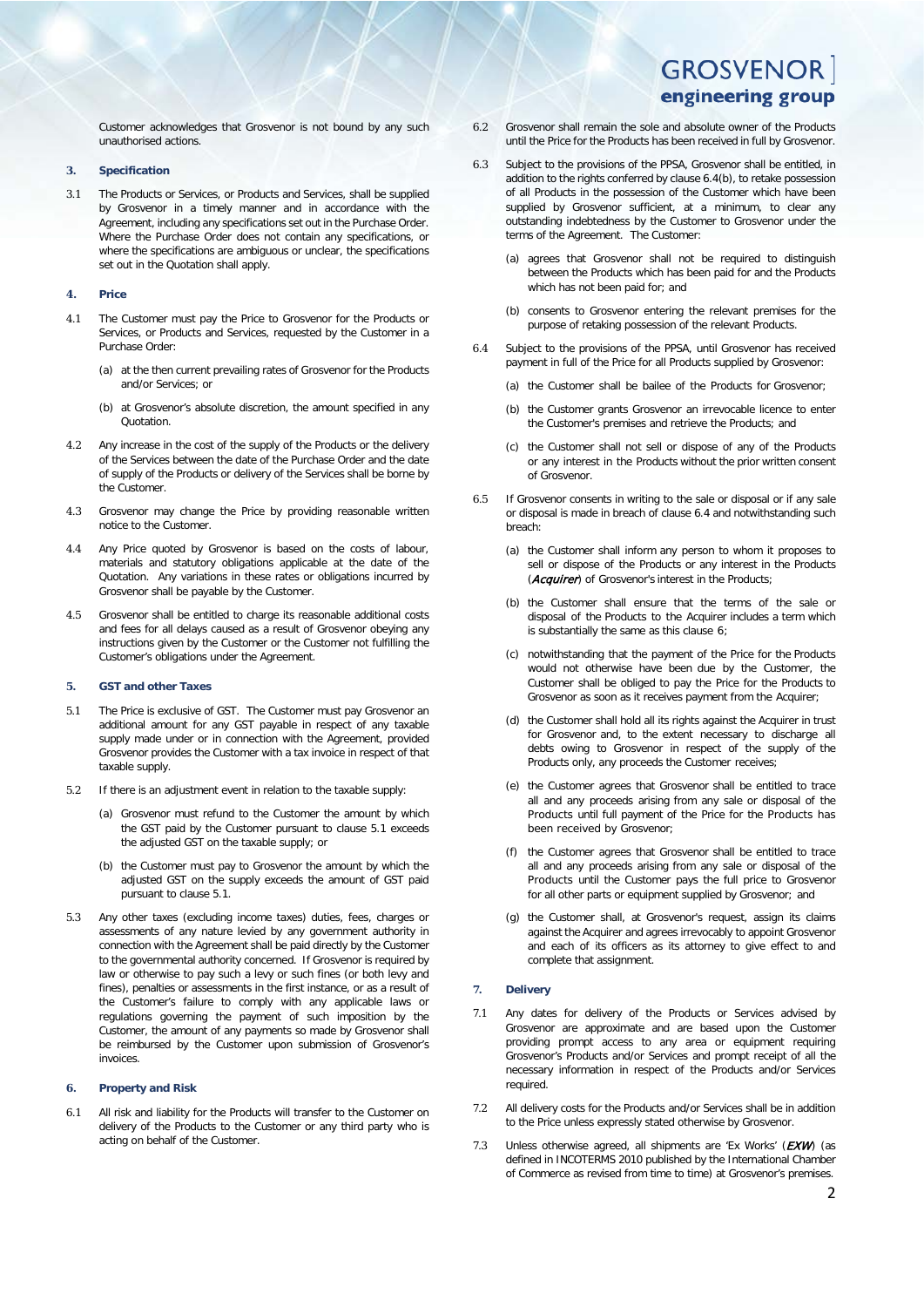- <span id="page-2-2"></span>7.4 Grosvenor shall not be liable for any delay in delivery of Products and/or Services caused by a Force Majeure Event.
- 7.5 In the event of a delay under clause [7.4,](#page-2-2) the date of delivery or performance shall be extended for a period equal to the time lost by reason of the Force Majeure Event.
- 7.6 The Customer undertakes to:
	- (a) maintain all other items or equipment, which may affect the testing, maintenance or operation of the Products;
	- (b) provide access to any area or equipment requiring the Products and/or Services;
	- (c) provide all assistance as Grosvenor may reasonably require for the delivery of the Products or performance of the Services, or both, as the case may be; and
	- (d) comply with all operating and maintenance instructions in relation to the Products.
- 7.7 The Customer shall be deemed to have accepted the delivery of the Products, the Services, or the Products and Services (as the case may be), at the site or location specified by the Customer.

#### **8. Payment**

- 8.1 Unless otherwise specified by Grosvenor in writing, payment of the Price is to be made by the Customer no later than thirty (30) days from the date of a tax invoice for the Products or Services or both (where applicable).
- 8.2 At Grosvenor's sole discretion, a deposit or pre-payment of the Price may be required.
- 8.3 Time for payment for the Products or Services, or Products and Services, is of the essence. In the event an invoice is overdue, Grosvenor may suspend the provision of Products or Services, or Products and Services, until payment is made without incurring any liability to the Customer.
- 8.4 Payment of the Price and any other payment must be made in cleared funds by cash, cheque, bank transfer, credit card, direct debit, or by any other method as agreed between the Customer and Grosvenor.
- 8.5 In the event of bankruptcy or insolvency of the Customer or in the event any proceeding is brought against the Customer, voluntarily or involuntarily, under any bankruptcy or insolvency laws, Grosvenor shall be entitled to cancel any Purchase Order outstanding at any time during the period allowed for filing claims against the Customer and shall receive reimbursement for its reasonable and proper cancellation charges.
- 8.6 Grosvenor (in its absolute discretion and at its option) may retain possession of any products or equipment repaired, modified, inspected, maintained or serviced under this Agreement until the Price is paid in full. If the Price is not paid within ninety (90) days from the date of the relevant tax invoice, Grosvenor may provide the Customer with written notice by registered mail to the Customer's last known address. After seven (7) days from the date of the written notice, Grosvenor may sell the products or equipment at public or private sale and apply the net proceeds to the outstanding Price.
- Interest on overdue invoices owed by the Customer accrues from the date when payment becomes due, until the date of payment, at the rate specified in regulation 36.7 of the Uniform Civil Procedure Rules 2005 (NSW) or rule 11.27 of the High Court Rules 2016 (NZ) as applicable.
- 8.8 The Customer indemnifies Grosvenor from and against all Loss incurred by Grosvenor in pursuing any sums owed by the Customer to Grosvenor.

#### **9. Security**

<span id="page-2-0"></span>9.1 The Customer consents to Grosvenor creating and maintaining a registration on the Personal Property Securities Register (Register) in any required form, in relation to any security interest contemplated

or created by the Agreement, including a security interest as defined in the PPSA.

- <span id="page-2-3"></span>9.2 The Customer agrees to sign any necessary documents and provide all reasonable assistance and information to facilitate the registration and maintenance of a security interest on the Register if required by Grosvenor. Grosvenor reserves the right to register a financing statement or financing change statement in respect of any security interest and the Customer waives the right to receive notice of a verification statement in relation to any registration of a security interest on the Register, by way of claus[e 9.1](#page-2-0) or [9.2,](#page-2-3) in respect of any Products supplied.
- 9.3 The Customer undertakes to do any and all acts that are reasonably required by Grosvenor so as to:
	- (a) allow Grosvenor to create and maintain a perfected security interest (including a purchase money security interest) pursuant to the PPSA in respect of the Products supplied and any and all proceeds of the Products (where applicable);
	- (b) allow Grosvenor to register a financing statement or financing change statement;
	- (c) ensure that Grosvenor maintains its secured position under the PPSA;
	- (d) not register a financing statement or financing change statement without Grosvenor's prior written consent; and/or
	- (e) not register or commit to the register of a financial statement or financing change statement in respect of the Products, in favour of a third party, without Grosvenor's prior written consent.
- <span id="page-2-4"></span>9.4 Grosvenor and the Customer agree that no information (as defined in Section 275(1) of the PPSA) will be provided to an interested person or person requested by an interested person. This claus[e 9.4](#page-2-4) may be waived by providing prior written notice to Grosvenor authorising the disclosure of the above information to a specified party.
- 9.5 In the event that the Agreement is subject to Chapter 4 of the PPSA:
	- (a) Grosvenor and Customer agree that, pursuant to Section 115(1) of the PPSA, the Customer waives Sections 95, 96, 118, 121(4), 125, 130, 132(3)(d), 134, 135, 142 and 143 of the PPSA; and
	- (b) Grosvenor and Customer agree that, pursuant to Section 115(7) of the PPSA, Sections 127, 129(2), 129(3), 130(1), 132, 134(2), 135, 136(3), 136(4), 136(5) and 137 of the PPSA do not apply to the Agreement.
- 9.6 The Agreement (including clauses [6](#page-1-5) and [7](#page-1-6) of these Terms) is a security agreement for the purposes of the PPSA. For the avoidance of any doubt, collateral, for the purposes of Section 20(2) of the PPSA includes, but is not limited to, the Products (as described in the Agreement) or other products provided by Grosvenor to the Customer at any subsequent time.
- 9.7 Grosvenor may apply amounts received in connection with the sale of the Products to satisfy obligations secured by security interests contemplated or constituted by the Agreement, at Grosvenor's absolute discretion.

#### **10. Insurance**

- <span id="page-2-5"></span>10.1 Grosvenor shall have in effect for the duration of the Agreement the following insurances:
	- (a) those which Grosvenor is required to hold by law; and
	- (b) public liability insurance.
- 10.2 Grosvenor will provide evidence of the insurances set out in clause [10.1](#page-2-5) upon written request by the Customer.

#### <span id="page-2-6"></span>**11. Warranty**

<span id="page-2-1"></span>11.1 Subject to clause [11.2,](#page-3-1) Grosvenor warrants to the Customer that: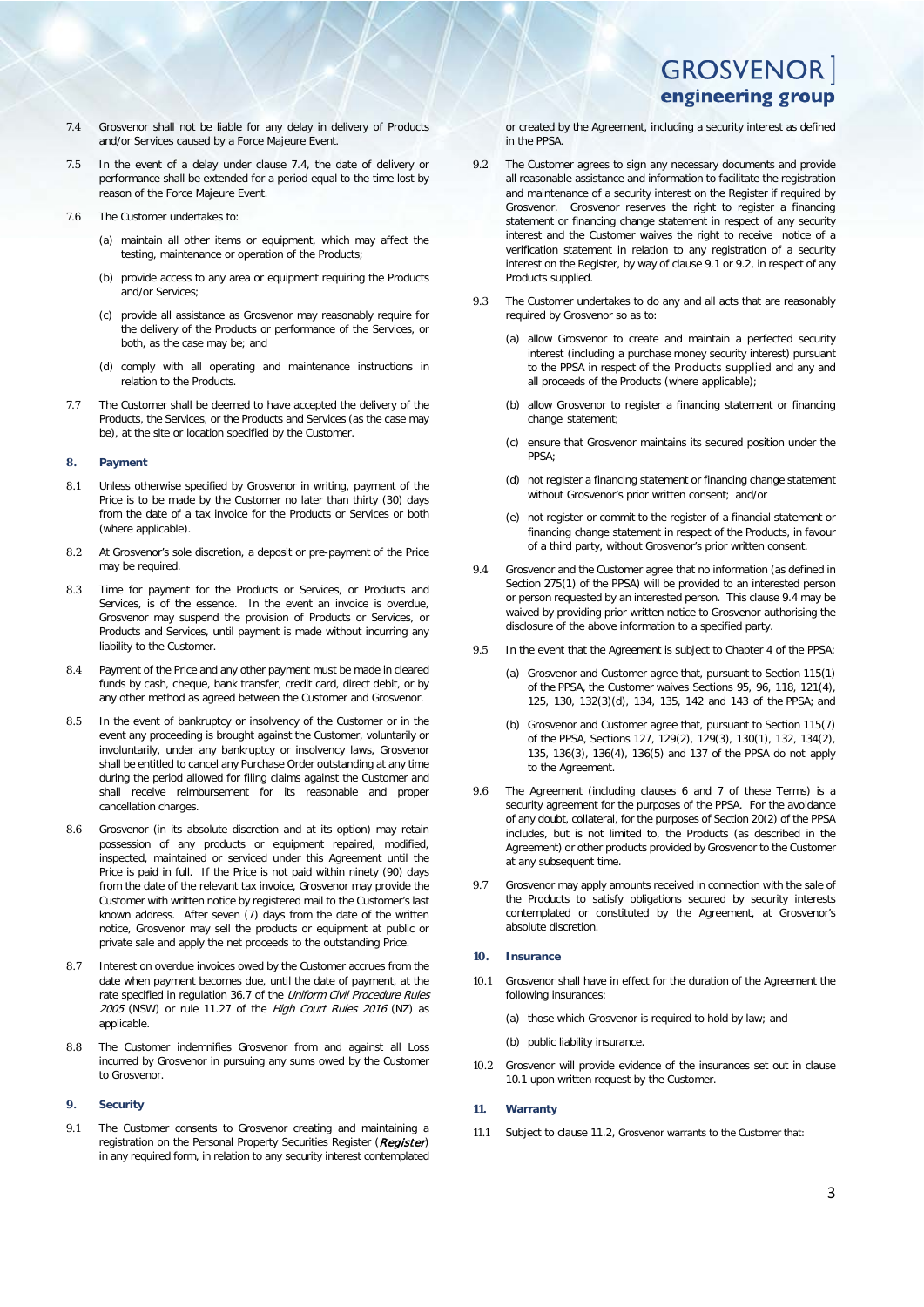- (a) the Services to be performed under the Agreement will be performed with reasonable care and skill in accordance with any specifications: and
- (b) the Products to be provided under the Agreement will be free from material defects and will be of the kind and quality stipulated in the Agreement (Warranty).
- <span id="page-3-1"></span>11.2 The Warranty does not apply:
	- (a) where the defect is caused by the Customer; or
	- (b) where maintenance is not carried out as required; or
	- (c) where the Customer or other party did not comply with all operating and maintenance instructions in relation to the Products; or
	- (d) where any Products or equipment has been repaired or otherwise tampered with by any person other than a person authorised by Grosvenor to make repairs; or
	- (e) in cases of normal wear and tear.
- 11.3 The Warranty shall apply only to defects appearing within the Warranty Period. After the Warranty Period the Customer is deemed to have accepted the Products and/or Services.
- 11.4 If Grosvenor breaches the Warranty, provided the Customer has given Grosvenor written notice of such breach within the Warranty Period, Grosvenor's liability is limited to the remedies under clause [11.7,](#page-3-0) provided that any Products to be returned must be returned at the Customer's cost.
- 11.5 The liability of Grosvenor for any Loss incurred by the Customer as a result of the Warranty breach (whether the claim is based on contract or negligence) will not in any case exceed the cost of correcting defects in the Products or Services. The foregoing shall constitute the exclusive remedy of the Customer and the exclusive liability of Grosvenor.
- 11.6 Any condition, term, guarantee or warranty which would otherwise be implied in the Agreement is hereby excluded to the full extent permitted by law.
- <span id="page-3-0"></span>11.7 Where legislation implies in the Agreement any condition, term, guarantee or warranty (Mandatory Warranty), and that legislation avoids or prohibits provisions in a contract excluding or modifying the application of or exercise of or liability under such Mandatory Warranty, the Mandatory Warranty is deemed to be included in the Agreement and the liability of Grosvenor for any breach of such Mandatory Warranty is limited, at the absolute discretion of Grosvenor, to one or more of the following:
	- (a) if the breach relates to the Products:
		- (i) the replacement of the Products or the supply of equivalent Products;
		- (ii) the repair of such Products;
		- (iii) the payment of the cost of replacing the Products or of acquiring equivalent Products; or
		- (iv) the payment of the cost of having the Products repaired; and
	- (b) if the breach relates to the Services:
		- (i) the supplying of the Services again; or
		- (ii) the payment of the cost of having the Services supplied again.
- 11.8 The provisions of this clause [11](#page-2-6) shall survive termination of the Agreement for any reason.
- **12. Limitation of Liability**
- 12.1 Grosvenor's liability under any claim by the Customer in respect of this Agreement or matters associated with this Agreement is limited to the portion of the Price allocable to the Products or Services, or

Products and Services, which give rise to that claim, including negligence for any Loss or damages arising out of, connected with, or resulting from this Agreement, or from the performance or breach thereof, or from the delivery, installation, technical direction of installation, operation or use of any equipment, material or components covered by or furnished under this Agreement.

- 12.2 Grosvenor is not liable for any:
	- (a) loss of profits or revenue, loss of use of the equipment or any associated equipment, facilities or services downtime costs;
	- (b) special, consequential or indirect loss or damages; or
	- (c) for any claims by third parties against the Customer for such loss or damages.
- 12.3 Grosvenor does not give any warranty with respect to (without limitation):
	- (a) breaches of the Warranty not reported to Grosvenor within the Warranty Period;
	- (b) failures or damage in respect of the Services due to misapplication, abuse, improper installation or abnormal conditions of temperature, dirt or corrosive matter;
	- (c) failure in respect of the Services due to operation (either intentional or otherwise) above rated capacities or in an otherwise improper manner;
	- (d) Products which have been in any way tampered with or altered by anyone other than an authorised representative of Grosvenor;
	- (e) Products damaged in shipment or otherwise without fault of Grosvenor: or
	- (f) expenses incurred by the Customer in an attempt to repair or rework any alleged defective Products.
- 12.4 The Customer agrees to indemnify Grosvenor from and against:
	- (a) any Loss arising from the injury or death of any person caused by an act, omission or negligence or otherwise of the Customer, the Customer's employees, servants and agents whilst Grosvenor supplies the Products and/or performs the Services; and
	- (b) any Loss caused to Grosvenor, whether such Loss was caused by the act, default or negligence on the part of Grosvenor or otherwise.
- 12.5 The Customer shall assume all risks and liabilities for and in respect of the provision of the Products or Services or both (where applicable), and for injuries to or death of persons and damage to property howsoever arising and the Customer indemnifies Grosvenor from and against:
	- (a) the loss of or damage to any Products or parts thereof for which payment of the Price has not yet been made in full, whether by fire, theft, accident, seizure, confiscation or otherwise whilst in the Customer's custody, possession or control; and
	- (b) all other Loss howsoever arising incurred as a result of or in connection with the provision of the Products or Services or both (where applicable).

#### **13. Customer's indemnity**

Where the Customer requires Grosvenor to carry out testing of any of the systems, technology or equipment, the Customer will:

- (a) hold Grosvenor harmless in respect of any damage caused to such systems, technology or equipment as a result of, or arising out of, such testing; and
- (b) indemnify Grosvenor against all claims, demands, losses, damages, costs and expenses for which Grosvenor becomes liable or incurs as a result of, or in relation to, any damage caused by, or arising out of, such testing.